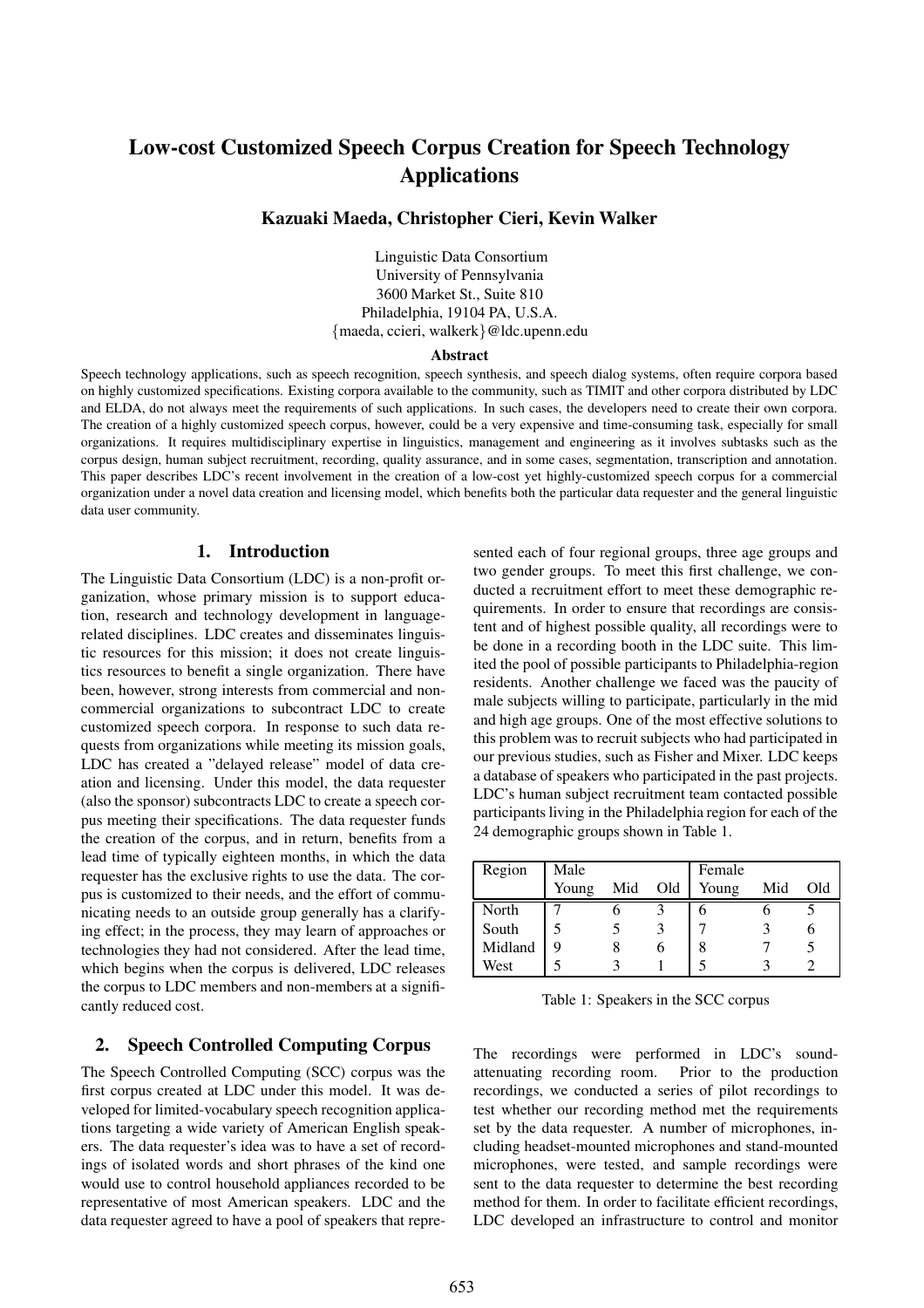recording sessions, the hardware components of which include hard disk-based digital recording with back-up recordings to DAT tapes. A software-based prompter was created to display the word list in a randomized order to speakers, and to control the progress of the recordings. An assistant recording engineer monitored the recording sessions outside of the recording booth. Table 2 shows a partial list of the words recorded for the SCC corpus.

| alarm   | answer   |  |  |
|---------|----------|--|--|
| answer  | arm      |  |  |
| hack    | balance  |  |  |
| bass    | brake    |  |  |
| call    | camera   |  |  |
| cancel  | CD       |  |  |
| channel | clear    |  |  |
| close   | computer |  |  |
| control | cook     |  |  |

Table 2: A partial word list for SCC

The digitized sound files were initially segmented into individual tokens using an automatic acoustic segmentation program. As the corpus specifications required all tokens to be manually reviewed and for the segmentation to be corrected, we created a specialized annotation tool for these purposes. The resulting auditing and segmentation tool utilizes the Annotation Graph Toolkit (AGTK), Snack and WaveSurfer (Sjölander and Beskow, 2000). The WaveSurfer module provides the ability to play back audio, display waveforms and compute spectrograms. The spectrograms provide the auditor/segmenter an effective means to judge what is spoken and where each utterance begins and ends. Our experience demonstrates that LDC annotators, even those who are not necessarily trained phoneticians, were able to recognize the key features of spectrograms after a short training period. However, student workers with a strong interest in languages and/or linguistics were particularly well suited for this task.

#### **3. Delayed Release Licensing Model**

The delayed release model used for the SCC corpus benefits both the individual data requester and the international user community of linguistic resources. In this model the data requester, who is also the sponsor of the project, receives a lead time of typically 18 months. During this time, the data requester has the exclusive rights to use the data. After this time, the data set is published as an LDC general publication to LDC members and non-members. This is documented in the statement of work, and is agreed upon between the data requester and LDC at the time of the contract.

The data set released to the LDC members and nonmembers is essentially identical to what is delivered to the data requester. In the case of the SCC corpus, only the following changes were made to the general publication:

• File names used to identify the names of the subjects were changed to anonymous subject names.

- Mentions of sponsor names were removed from the documentation.
- The regions of silence before and after each utterance were extended from 10 ms to 100 ms.

Figure 1 illustrates the delayed release licensing model.



Figure 1: Delayed Release Licensing Model

#### **4. Carpooling Philosophy**

The carpooling philosophy here refers to the grouping of potential data requesters/sponsors in order to reduce the cost of customized speech corpus creation. Many speech corpus creation efforts are similar in terms of speaker and recording requirements. For example, if three projects require 50 native speakers of English to be recorded in a sound booth, it is much more cost and time efficient for us to record each subject for all of these projects at the same time, than to have each speaker come in three times.

Similarly the corpus design for multiple projects may be very similar so that we can merge multiple data sets into one. This will also significantly reduce the cost for the data requesters.

## **5. Solidifying In-house Infrastructure and Knowledge Base**

#### **5.1. Overview**

In order for this venture to be successful, LDC will need to solidify its expertise in customized speech corpus creation. LDC's existing infrastructure and knowledge bases will need constant enhancement and improvement. In the following sections, we discuss not only our current areas of expertise in creating unique speech corpora, but also our plans for strengthening our approaches and methods in this effort.

#### **5.2. Corpus Design**

The first step in creating a customized speech corpus is to design the corpus (Gibbon et al., 1997). This should be discussed throughly between the data requester and LDC. While the data requester may or may not be an expert in corpus design methodologies, LDC employs experts in various fields of Linguistics, including Sociolinguistics and Phonetics, as well as experts in Speech Technologies, and can assist the date requester to define the corpus needs.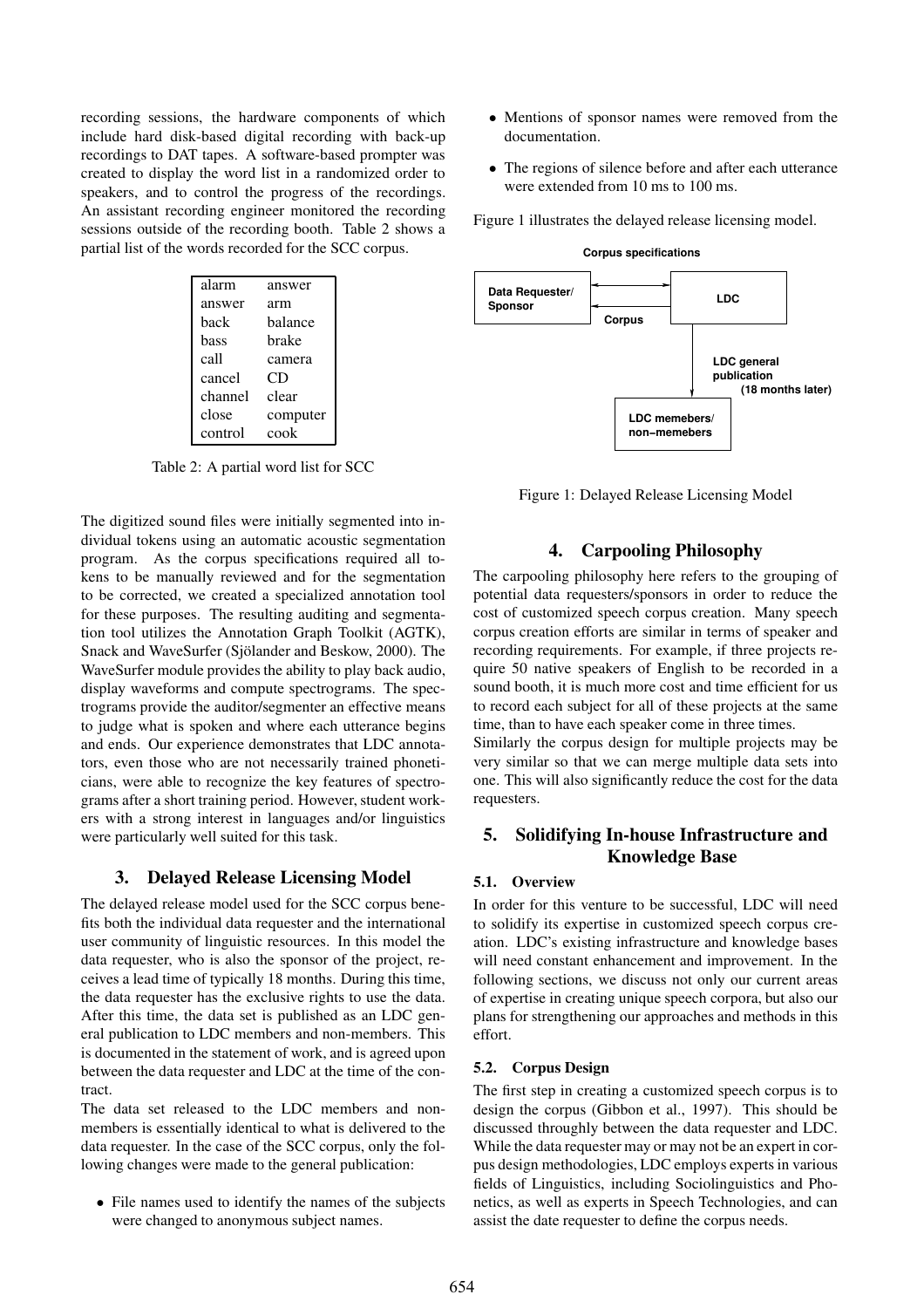#### **5.3. Human Subject Recruitment**

In the past, the LDC has recruited human subjects to participate in both telephone conversation recording sessions and in-house recording sessions. The current Mixer study records native speakers of various languages<sup>1</sup> (Cieri et al., 2006). The participants in these studies are likely to be interested in participating similar projects. We keep a database of our past participants and inquirers, and expect this database to grow. In addition, LDC, as part of the University of Pennsylvania, has access to student populations from various parts of the country and the world.

#### **5.4. Recording Infrastructure and Methodologies**

LDC offers an extensive telephone speech collection system, as well as facilities to record subjects in-house. Inhouse recordings are made in a sound attenuated recording booth. The recording booth is equipped with standmounted microphones and headset-mounted microphones as well as a monitor display, which may be used to show software-controlled prompts. The recorded sounds are sent to the monitoring station outside of the booth. The recording and digitization can be made to both a DAT tape and a hard disk drive. LDC has a multi-channel digital recording system that can be used to record multiple speakers simultaneously, or to record a single speaker with multiple microphones.

The current setup requires a recording assistant to monitor the recording level and the speaker's pronunciation. If a particular word or phrase needs to be repeated, the recording assistant operates the prompting software to show the prompt for the same word or phrase again. Some of these tasks, such as monitoring the recording level could be automated. We plan to create an automated real-time quality control system that checks for recording problems.

#### **5.5. Auditing and Annotation**

LDC has expertise in transcription and annotation of spoken corpora by maintaining a well-training staff of transcribers, annotators and experts in these fields. In addition, LDC has in-house software developers who are well experienced in designing and developing customized annotation tools (Maeda et al., 2006; Bird et al., 2002), such as the auditing and segmentation tool used in the creation of the SCC corpus. The tool displays a spectrogram which allows the auditor to identify words and word boundaries visually, as shown in Figure 2.

#### **5.6. Financial Considerations**

Recruitment, recording methodologies and annotation are only part of of the picture of speech corpus design. Additionally, LDC must estimate the cost required for a customized speech corpus creation effort. If the cost estimate is too low, LDC will lose money and time of the staff members involved. If the cost estimate is too high, then it may be difficult to attract subcontractors to LDC.

It is also important for LDC to compensate the subjects at the right rate. We consider these subjects to be an extremely valuable resource; we hope that the subjects will come back and participate in future studies. Both undercompensation and overcompensation hurt us in the long run.

The experience from the SCC corpus creation as well as from studies, such as Mixer and Fisher, gave us some good ideas about these aspects of speech corpus creation. We will analyze the financial aspects of each study at various stages, and will incorporate the results into our knowledge base.

## **6. Commercial Sponsorship and Other Possibilities**

The delayed release licensing model allows LDC to create speech corpora for commercial organizations. This model may also be an attractive option for research and academic organizations who need to create speech corpora for their research. The lead time allows the researchers use the data exclusively and publish the results. The researchers then can cite the LDC data publication as the data used in their study, allowing the readers to access their data.

## **7. Conclusion**

Speech corpus creation under the new delayed release licensing model presents a number of attractive advantages to the data requester, LDC and the linguistic data user community. The data requester indeed receives the customized corpus they require utilizing LDC's multidisciplinary expertise in linguistic data creation. LDC, on the other hand, seizes the opportunity to strengthen its expertise, and in some cases to enhance its infrastructure and to add to its subject database, all of which benefit its user community including future commercial users. The linguistic data user community, speech technology researchers and linguistic researchers alike, are able to to access the data through LDC publications after the lead time was passed. LDC has created speech corpora of various types, including telephone conversation recordings, meeting recordings, multimodal recordings and other specialized corpora, such as the Emotional Prosody speech corpus, in which actors and actresses simulated various emotional speech. We expect that the new data creation model provides LDC new opportunities to utilize our expertise in creating various speech corpora.

#### **8. References**

- Steven Bird, Kazuaki Maeda, Xiaoyi Ma, Haejoong Lee, Beth Randall, and Salim Zayat. 2002. TableTrans, MultiTrans, InterTrans and TreeTrans: Diverse tools built on the Annotation Graph Toolkit. In *Proceedings of the Third International Conference on Language Resources and Evaluation*.
- Christopher Cieri, Walt Andrews, Joseph P. Campbell, George Doddington, Jack Godfrey, Shudong Huang, Mark Liberman, Alvin Martin, Hirotaka Nakasone, Mark Przybocki, and Kevin Walker. 2006. The Mixer and transcript reading corpora: Resources for multilingual, crosschannel speaker recognition research. In *Proceedings of the Fifth International Conference on Language Resources and Evaluation*.

<sup>1</sup> http://mixer.ldc.upenn.edu